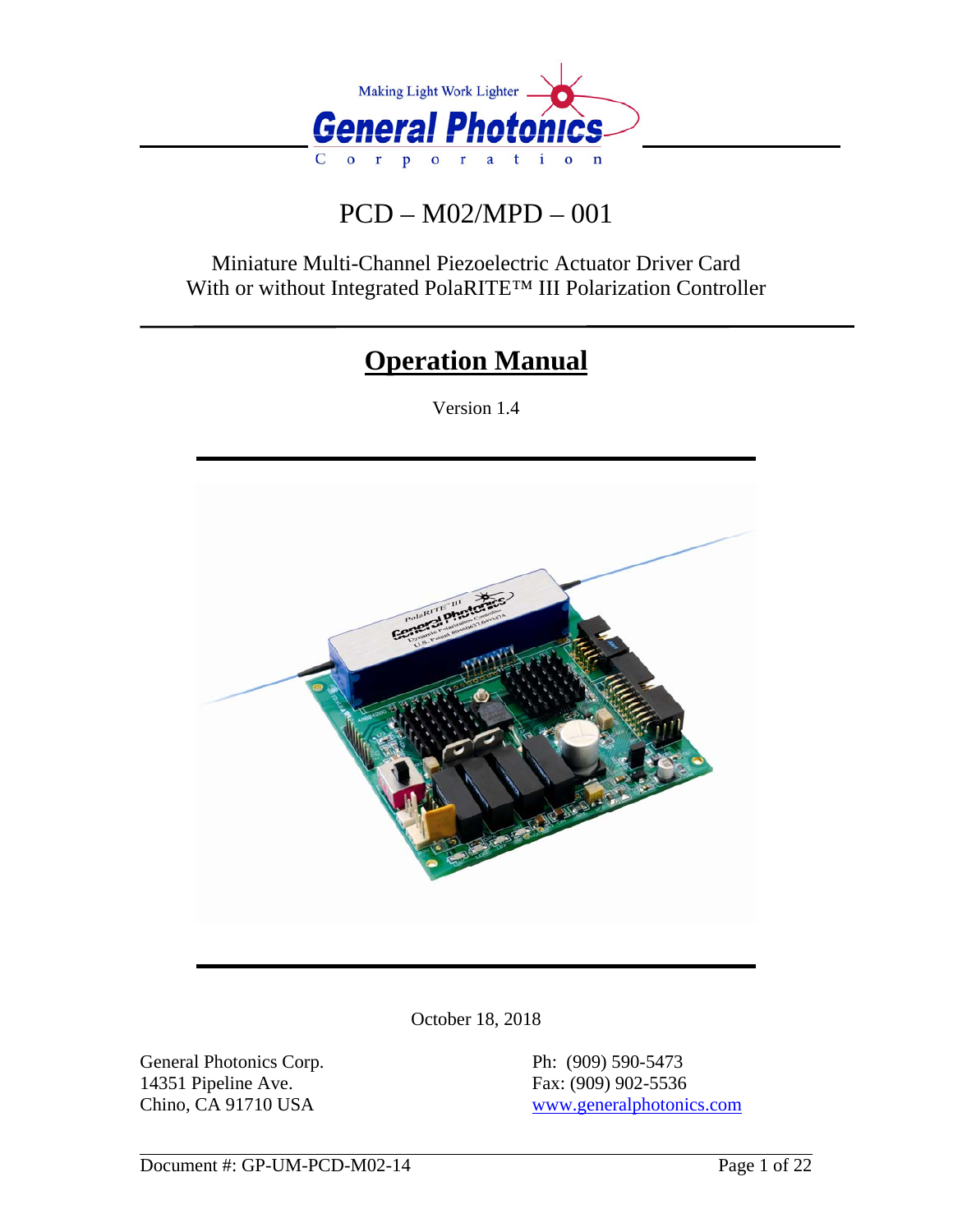## **Table of Contents:**

| 2.1        |  |  |  |
|------------|--|--|--|
| 2.2        |  |  |  |
|            |  |  |  |
| <b>3.1</b> |  |  |  |
| 3.2        |  |  |  |
| 3.2.1      |  |  |  |
| 3.2.2      |  |  |  |
|            |  |  |  |
| 4.1        |  |  |  |
| 4.2        |  |  |  |
|            |  |  |  |
|            |  |  |  |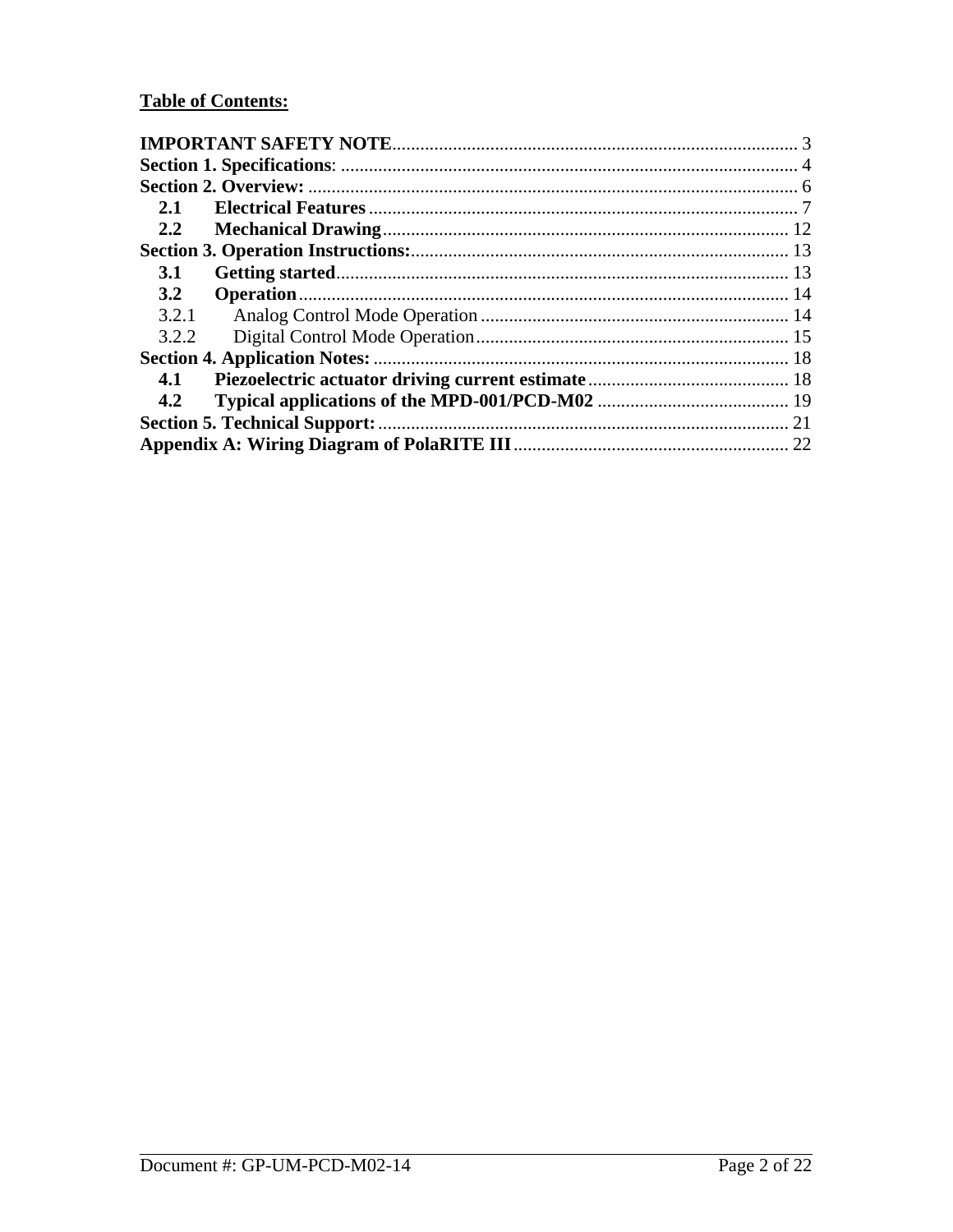#### **IMPORTANT SAFETY NOTE**

<span id="page-2-0"></span>The MPD-001 board can produce hazardous voltages and currents. The DC voltage on the board can reach 150 V. Use extreme caution when operating the MPD-001. Never touch any part of the board or cable connectors when electrical power is on. Make sure that the power is turned off when connecting or disconnecting cables.

### **CAUTION**

The maximum peak current to each channel of the MPD-001 is 60 mA; however, the maximum current available to each channel will depend on operating conditions. Because the on board DC/DC converter output current rating is 80 mA, the sum of the currents to the four channels cannot exceed 80 mA. If each channel is operated sequentially, the current limit per channel is 60 mA. However, if all 4 channels are in operation simultaneously, the maximum continuous operation current rating for the board is 20 mA per channel. A severely distorted output waveform indicates that the unit is being operated at a current that exceeds the current rating. If a sinusoidal waveform is used as a driving source, the user should check Section 4 in this manual to make sure that the output voltage and driving frequency are within the designed safe operation range.

The driving limitations mentioned above depend on environmental conditions such as ambient temperature and ventilation. It is recommended that the board be mounted in a well-ventilated area for high frequency operation. High temperature operation will significantly decrease the current limit of the driver card. If high temperature operation is required, please contact General Photonics for details.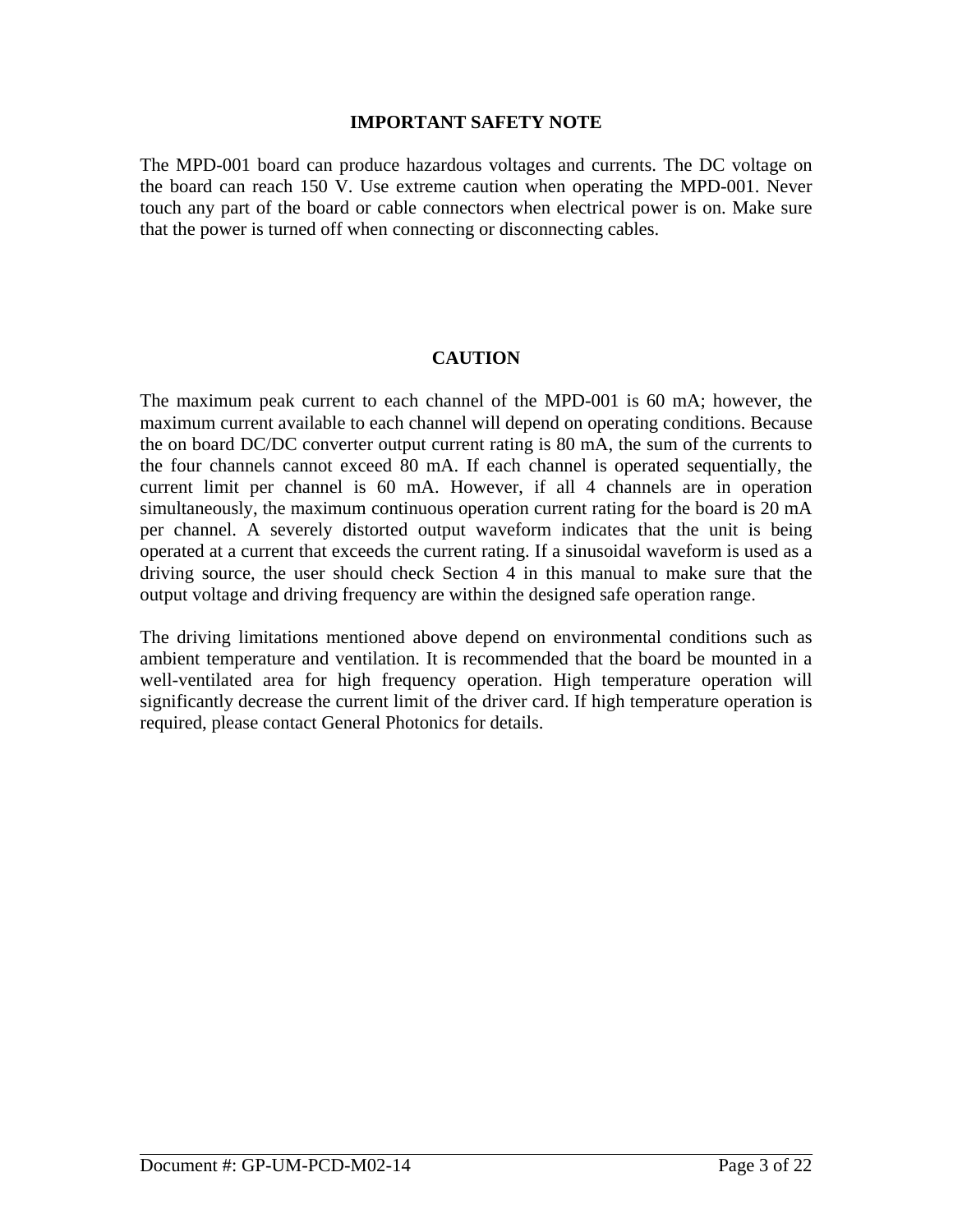## <span id="page-3-0"></span>**Section 1. Specifications**:

## *Optical (for PCD-M02)<sup>1</sup> :*

| <b>Operating Wavelength</b>        | 1260-1650nm or 980-1310nm standard              |
|------------------------------------|-------------------------------------------------|
|                                    | Others available                                |
| Insertion Loss <sup>2</sup>        | $< 0.05$ dB (without connectors)                |
|                                    | $< 0.6$ dB (with connectors)                    |
| <b>Return Loss</b>                 | $>65$ dB                                        |
| <b>Activation Loss</b>             | $0.01$ dB (P grade), $0.05$ dB (A grade)        |
| Polarization Mode Dispersion (PMD) | $0.05$ ps                                       |
| Polarization Dependent Loss (PDL)  | $0.05$ dB                                       |
| <b>Optical Power Handling</b>      | $1000$ mW                                       |
| <b>Polarization Control Range</b>  | $0-4\pi$ each channel                           |
|                                    | (Optical head $V_{\pi}$ per channel $\leq$ 35V) |
| Number of channels                 | 3 or 4                                          |

## *Electrical:*

| <b>Power Supply:</b>                   |                                           |
|----------------------------------------|-------------------------------------------|
| Standard                               | $+ 12V$ DC / 1.2A (continuous)            |
|                                        | $-12$ V DC / 0.1A                         |
| With External High Voltage Supply      | $+ 12V$ DC $/ 1.2A$ (continuous)          |
| (not generally recommended)            | $-12$ V DC / 0.1A                         |
|                                        | $+160V/100$ mA (continuous)               |
| <b>Analog Input (Control Voltage):</b> |                                           |
| Analog Input Voltage Range             | $0$ to $5V$                               |
| Input Impedance (Analog Input)         | $\geq$ 20 kΩ                              |
| <b>External Input Gain</b>             | $30 \text{ V/V} \pm 1\%$                  |
| <b>Digital Input:</b>                  |                                           |
| Digital input                          | TTL, 12-bit data, 4-bit control           |
| <b>Output Voltage:</b>                 |                                           |
| <b>Output Voltage Range</b>            | 0-140V DC                                 |
| <b>Output Impedance</b>                | $50 \Omega$                               |
| Max. Output Current                    | 20 mA/channel all channels (continuous)   |
|                                        | 60 mA/channel single channel (continuous) |
|                                        | 60 mA per channel (peak current limit)    |
| 140V Output Response Time              | $<$ 30 µs without load (MPD-001)          |
| (Rise/fall time)                       | $<$ 400 µs with PolaRite III (PCD-M02)    |
| 15V Output Response Time               | 10 μs, without load (MPD-001)             |
| (Rise/fall time)                       | 65 us with PolaRite III (PCD-M02)         |
| Noise <sup>3</sup>                     | $<$ 40 mV (RMS)                           |
| $-3dB$ Bandwith <sup>4</sup>           | $16$ kHz                                  |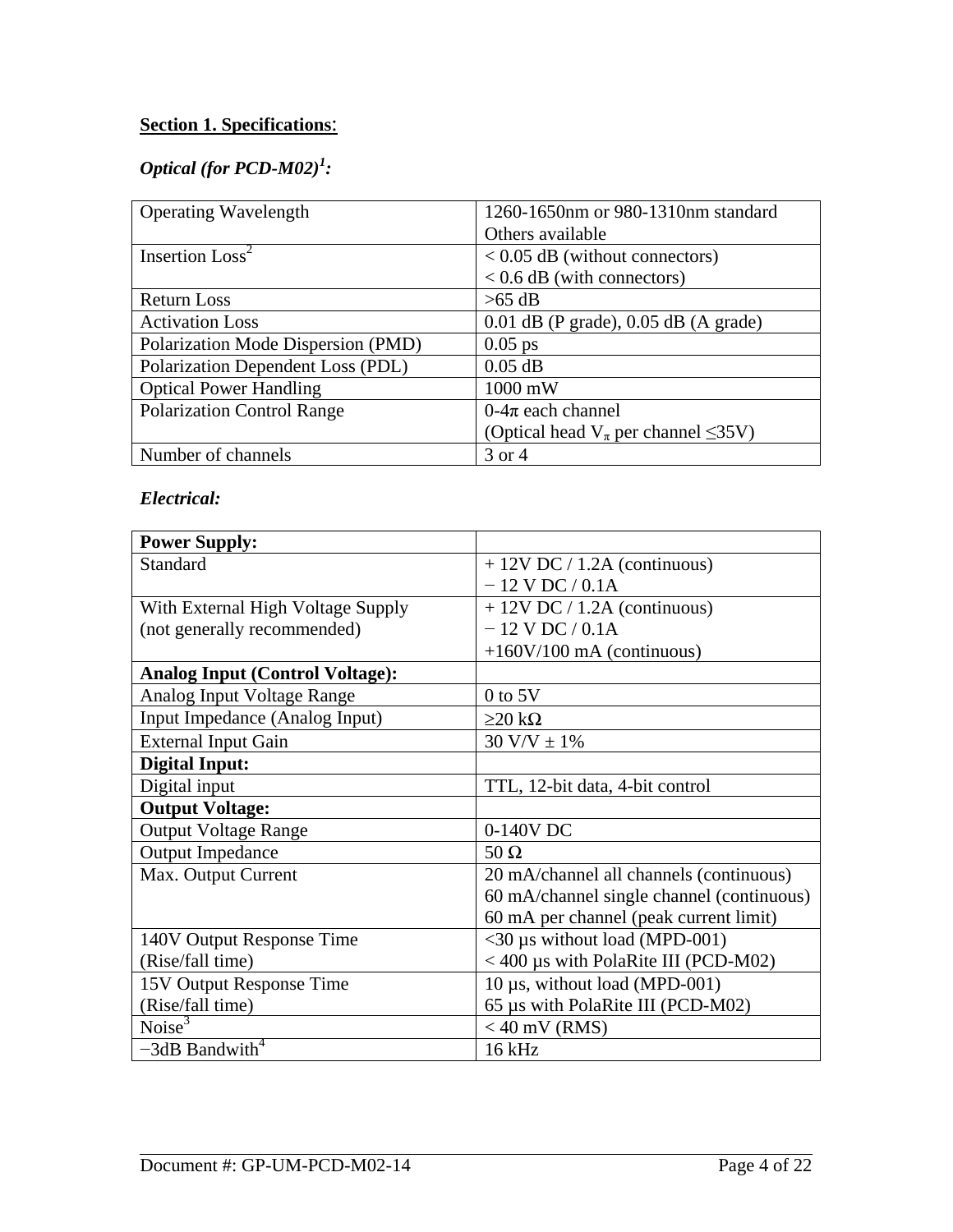## *Physical and Environmental:*

| <b>Operating Temperature</b>            | 0 to 40 $^{\circ}$ C                               |
|-----------------------------------------|----------------------------------------------------|
| <b>Storage Temperature</b>              | $-20$ to 60 $\degree$ C                            |
| Dimensions                              | $3.94$ " (L) $\times$ 3.94" (W) $\times$ 0.69" (H) |
| <b>External Analog Input Connector</b>  | 10-pin AMP type with 0.1" pitch                    |
| <b>External Digital Input Connector</b> | 20-pin AMP type with 0.1" pitch                    |
| Power Supply Connector $(\pm 12VDC)$    | $3$ -pin with $0.1$ " pitch                        |

Notes:

- 1. Unless otherwise specified, optical specifications in table are referenced without connectors.
- 2. For SMF-28 compatible fiber. Other fibers may have higher loss, especially with connectors.
- 3. The noise is measured with the output set to 140V and an output capacitance of 0.18μF (capacitance of piezoelectric actuator used in PolaRITE II/III). It may decrease with higher output capacitance and increase with no output capacitance.
- 4. The bandwidth is measured at 140V output with no load. Any piezoelectric element added to the output may decrease the bandwidth. The –3 dB bandwidth is defined by the frequency at which the output peak-to-peak voltage drops from 140 V to  $100 \text{ V}$  (~  $0.707 \times 140 \text{ V}$ ).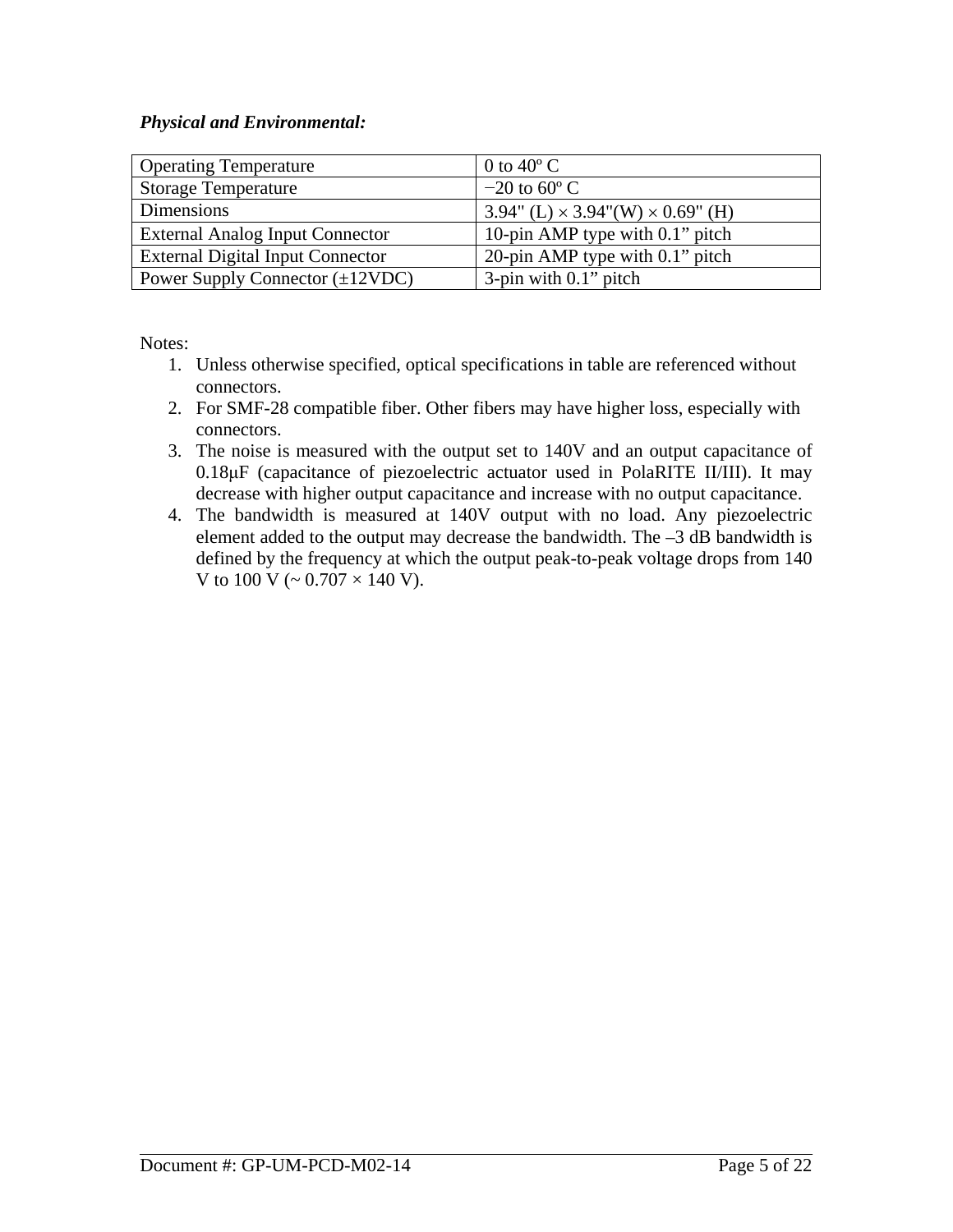## <span id="page-5-0"></span>**Section 2. Overview:**

The MPD-001 is a precision, low noise, low drift, high voltage, multiple channel driver board for piezoelectric actuators. The board can drive up to four (4) piezoelectric actuators.

The output driving voltages are controlled by external analog or digital signals. The recommended procedure is to connect only one control input at any one time. If it is necessary to have both inputs connected simultaneously, then when the analog input is in use, the jumper JP1000 should be jumpered; when the digital input is in use, the jumper should be removed and all analog input pins should be set to zero volts.

The MPD-001 is specially designed to drive General Photonics' polarization controllers (PolaRITE III) and commercial piezoelectric actuators with 0-150V drive voltage ranges. A PolaRITE III polarization controller can be mounted directly on the MPD-001 board to create an integrated polarization controller module (General Photonics model PCD-M02). An 8-pin parallel connector is provided for driving other piezoelectric components. [Figure 1](#page-5-1) shows a top view of the PCD-M02.



**Figure 1 Top view of PCD-M02 (MPD-001 board with integrated PolaRITE III polarization controller) with principal electrical connectors labeled.** 

<span id="page-5-1"></span>The MPD-001/PCD-M02 accepts both analog and digital control signals. It has a closed loop gain of 30V/V, so analog input voltages of 0-5V are sufficient to cover the 0-140V output voltage range. The external analog control voltage can be supplied by any stable voltage source including function generators, DAC output, or DC supplies. For digital control applications, the MPD-001/PCD-M02 can be controlled by a 17-bit parallel TTL digital signal from any logic circuit. The digital signal controls each channel individually.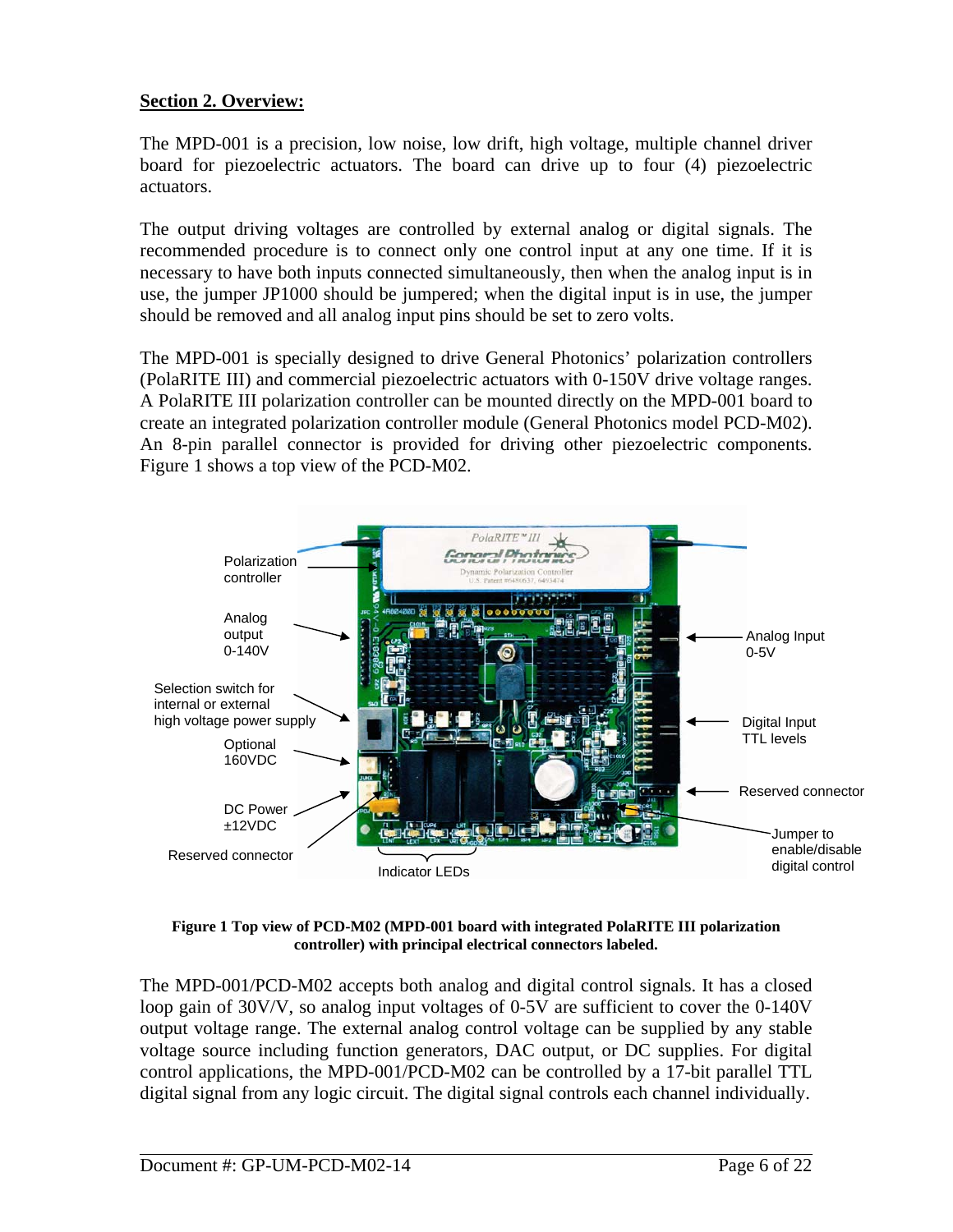<span id="page-6-0"></span>One attractive feature of the MPD-001/PCD-M02 is that the standard board operates at  $\pm$  12V, which can easily be provided by commonly available laboratory or industrial power supplies. These power supplies are not included with the product.



## **2.1 Electrical Features**

**PCB Dimensions** 



<span id="page-6-1"></span>Principal electrical features are as follows, going clockwise around the board from the top right.

## Analog Input

The analog input connector accepts up to four 0-5V analog control voltages to control the four channels of the board.

The digital input should be disabled (jumper JP1000 in place) before using analog control.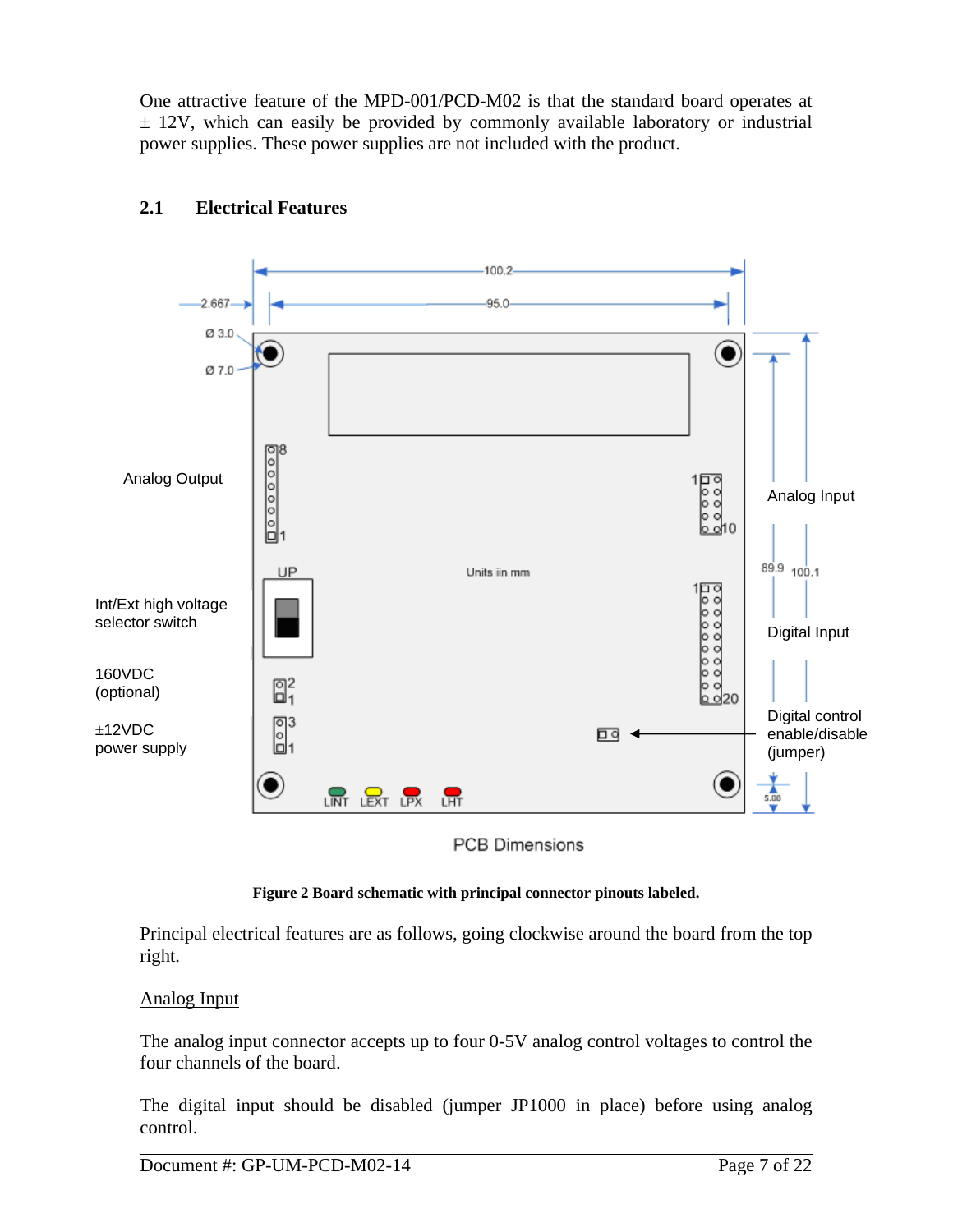<span id="page-7-0"></span>

| Pin number | Assignment  | Function        |
|------------|-------------|-----------------|
|            |             | Channel 1 input |
|            | $\rm V_{3}$ | Channel 3 input |
| 3          | <b>AGND</b> | Analog ground   |
|            | <b>AGND</b> | Analog ground   |
|            | $V_2$       | Channel 2 input |
| 6          | V,          | Channel 4 input |
|            | <b>AGND</b> | Analog ground   |
| 8          | <b>AGND</b> | Analog ground   |
| Q          | <b>AGND</b> | Analog ground   |
| 10         | <b>AGND</b> | Analog ground   |

#### **Table 1 Analog input connector (JIN) pinout**

#### Digital Input

The digital input connector accepts TTL levels for the 12 data bits, 2 channel control bits, read/write, chip select, and reset.

<span id="page-7-1"></span>Digital input must be enabled (jumper JP1000 removed) to use digital control. If the analog input is left connected during digital control, all analog input pins should be set to zero volts.

| Pin number     | Assignment       | Function                                   |
|----------------|------------------|--------------------------------------------|
|                | <b>RW</b>        | Read/Write                                 |
| $\mathbf{2}$   | /CS              | Chip select, negative active               |
| $\overline{3}$ | /RESET           | Asynchronous Reset Input, set DAC and      |
|                |                  | input registers zero-scale (000H)          |
| $\overline{4}$ | A <sub>0</sub>   | Channel control bit 1                      |
| 5              | A1               | Channel control bit 2                      |
| 6              | D <sub>B</sub> 0 | Digital signal least significant bit (LSB) |
| 7              | DB1              | Digital signal bit 2                       |
| 8              | D <sub>B2</sub>  | Digital signal bit 3                       |
| 9              | DB <sub>3</sub>  | Digital signal bit 4                       |
| 10             | DB4              | Digital signal bit 5                       |
| 11             | DB <sub>5</sub>  | Digital signal bit 6                       |
| 12             | DB <sub>6</sub>  | Digital signal bit 7                       |
| 13             | DB7              | Digital signal bit 8                       |
| 14             | DB <sub>8</sub>  | Digital signal bit 9                       |
| 15             | DB <sub>9</sub>  | Digital signal bit 10                      |
| 16             | <b>DB10</b>      | Digital signal bit 11                      |
| 17             | DB11             | Digital signal most significant bit (MSB)  |
| 18             | <b>DGND</b>      | Digital ground                             |
| 19             | <b>DGND</b>      | Digital ground                             |
| 20             | NC               | NC                                         |

#### **Table 2 Digital input connector (JDD) pinout**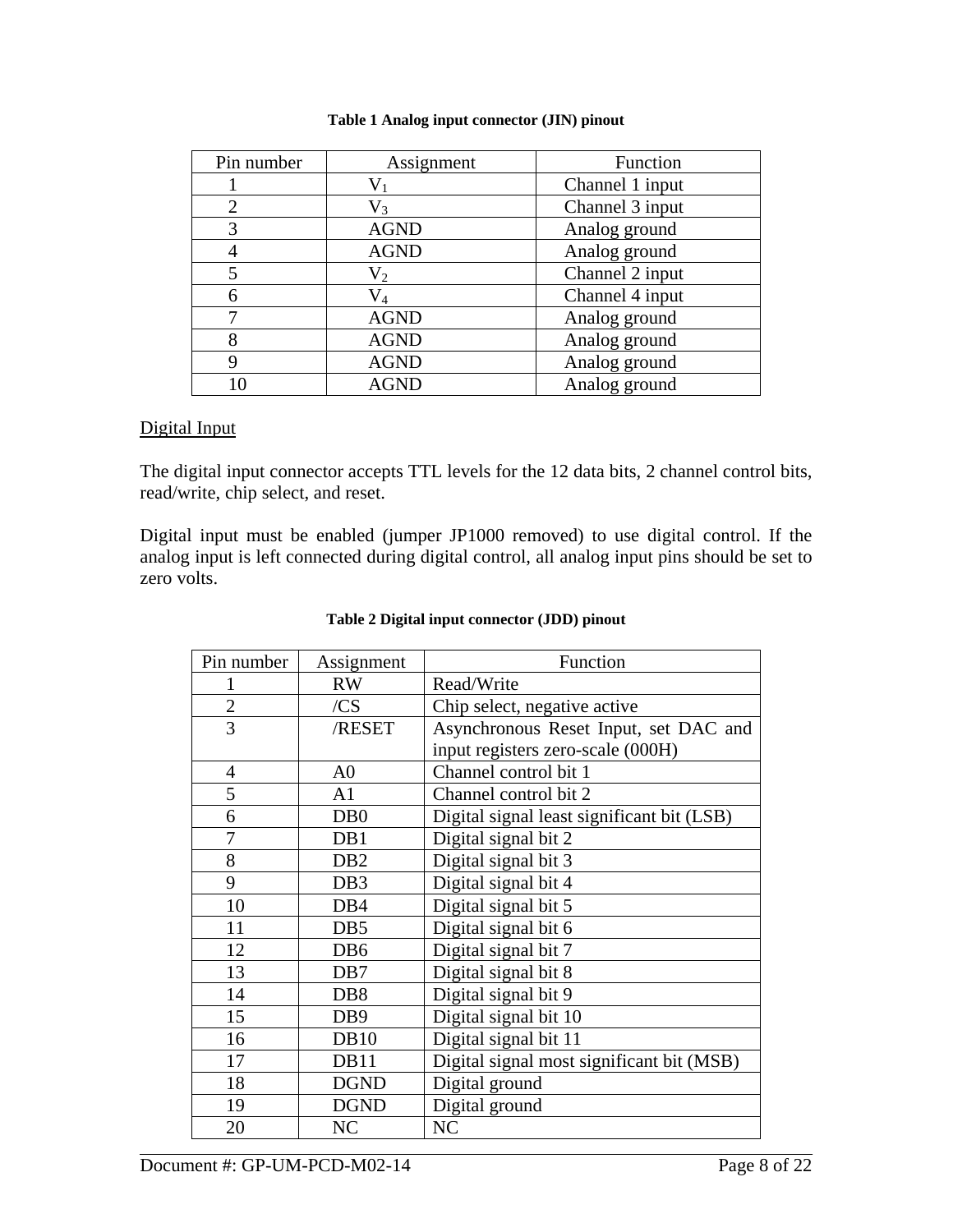The analog and digital input connectors are 10-pin and 20-pin AMP type connectors, respectively. All connectors on the MPD-001/PCD-M02 have a standard 0.10 inch (2.54 mm) pin separation.

[Figure 3](#page-8-0) shows the pin diagram for both input connectors. The analog input connector uses 5 independent connections, and the digital input connector has 18 independent connections.



**Figure 3 Analog and digital input connector configurations.** 

## <span id="page-8-0"></span>Digital Control Enable/Disable

The jumper at position JP1000 enables/disables digital control.

Note that there is no enable/disable mechanism for the analog control. It is always enabled.

The MPD-001/PCD-M02 is designed to be controlled via either analog or digital inputs. Only one input type should be used at any one time. Simultaneous analog and digital inputs while both analog and digital control are enabled (jumper off) can drive the system to saturation and damage the board.

## *Analog control:*

For analog control, the jumper should be on (default configuration). This disables the digital control. The board will respond only to the analog input voltages, and any input to the digital port will not affect the analog circuit or the output voltages to the piezos.

## *Digital control:*

For digital control, the jumper should be removed. This enables the digital control; however, it does not disable the analog circuit. Any input to the analog control port will also affect the output voltages. To prevent this, analog inputs should be disconnected or set to zero during digital control.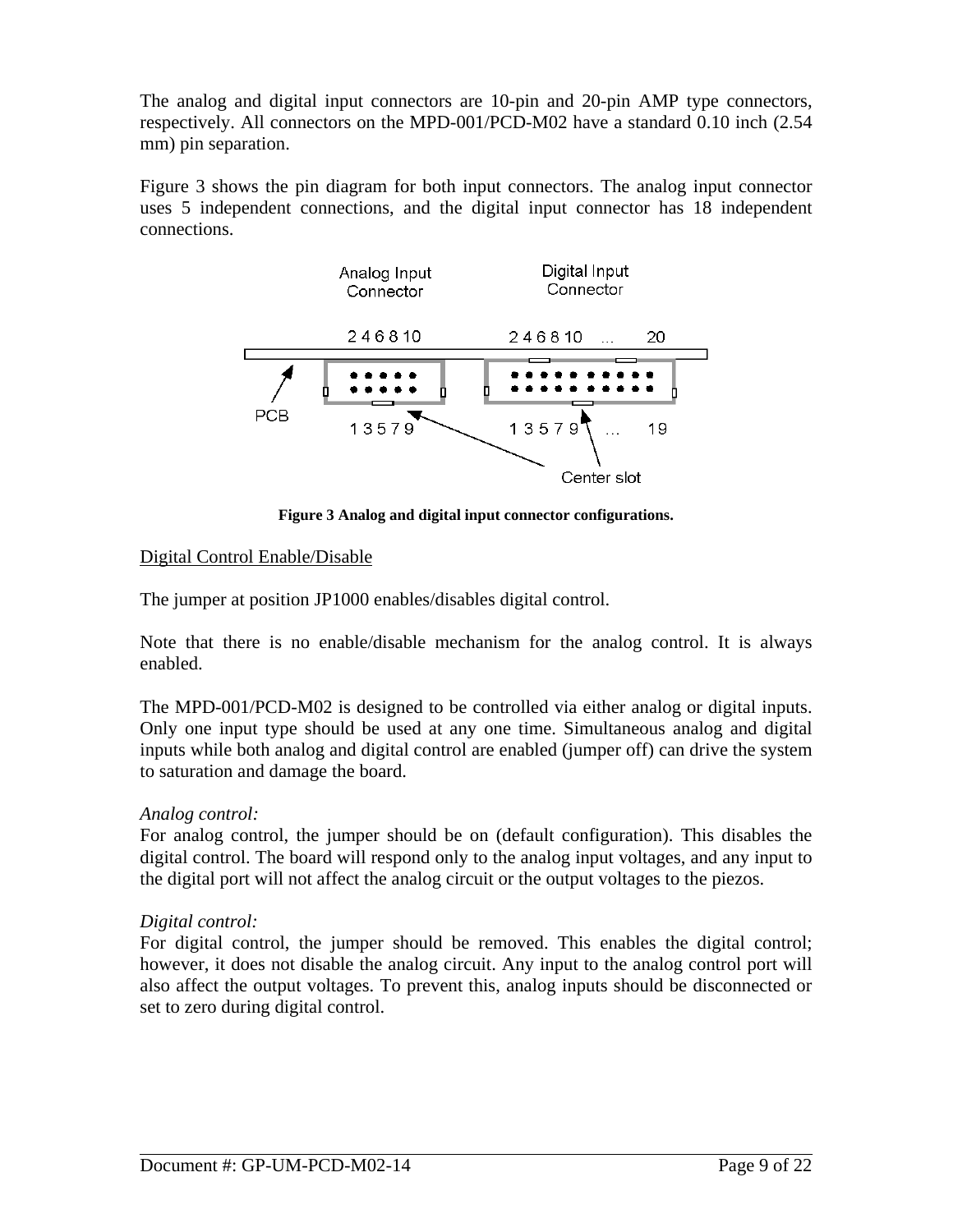### Indicator LEDs

The 4 indicator LEDs along the bottom of the board indicate whether the +12VDC and internal or external high voltage supplies are connected and functioning.

| Label             | <b>Color</b> | <b>Function</b>                                        |
|-------------------|--------------|--------------------------------------------------------|
| <b>LINT</b>       | Green        | $+12V$ indicator (INT setting)                         |
| LEXT <sub>1</sub> | Yellow       | $+12V$ indicator (EXT setting)                         |
| <b>LPX</b>        | Red          | +150VDC indicator (external high voltage source)       |
| <b>LHT</b>        | Red          | +150VDC indicator (using internal high voltage source) |

If the board is set to use its internal high voltage source (default setting), the  $+12V$  power supply is connected, and the internal high voltage source is working properly, the LINT and LHT LEDs should be lit.

If the board is set to use an external high voltage source, and the  $+12V$  and external high voltage sources are connected, the LEXT and LPX LEDs should be lit.

#### ±12VDC Power Supplies

<span id="page-9-0"></span>The MPD-001/PCD-M02 board requires  $\pm$ 12VDC power supplies regardless of whether it is using an internal or external high voltage source.

| Pin number | Assignment           |
|------------|----------------------|
|            | $+12$ V              |
|            | AGND (analog ground) |
|            | –12 V                |

#### 160VDC External Source (Optional)

<span id="page-9-1"></span>The MPD-001/PCD-M02 can be set to bypass its internal DC/DC converters and use an external high voltage source instead. This function is provided for users with specialized applications that may require higher current than can be supplied by the internal high voltage source. However, using this function requires special precautions and is not generally recommended. Most users and applications will not need this function.

#### **Table 4 Optional 160VDC connector (JVHX) pinout**

| Pin number | Assignment           |
|------------|----------------------|
|            | 160V                 |
|            | AGND (analog ground) |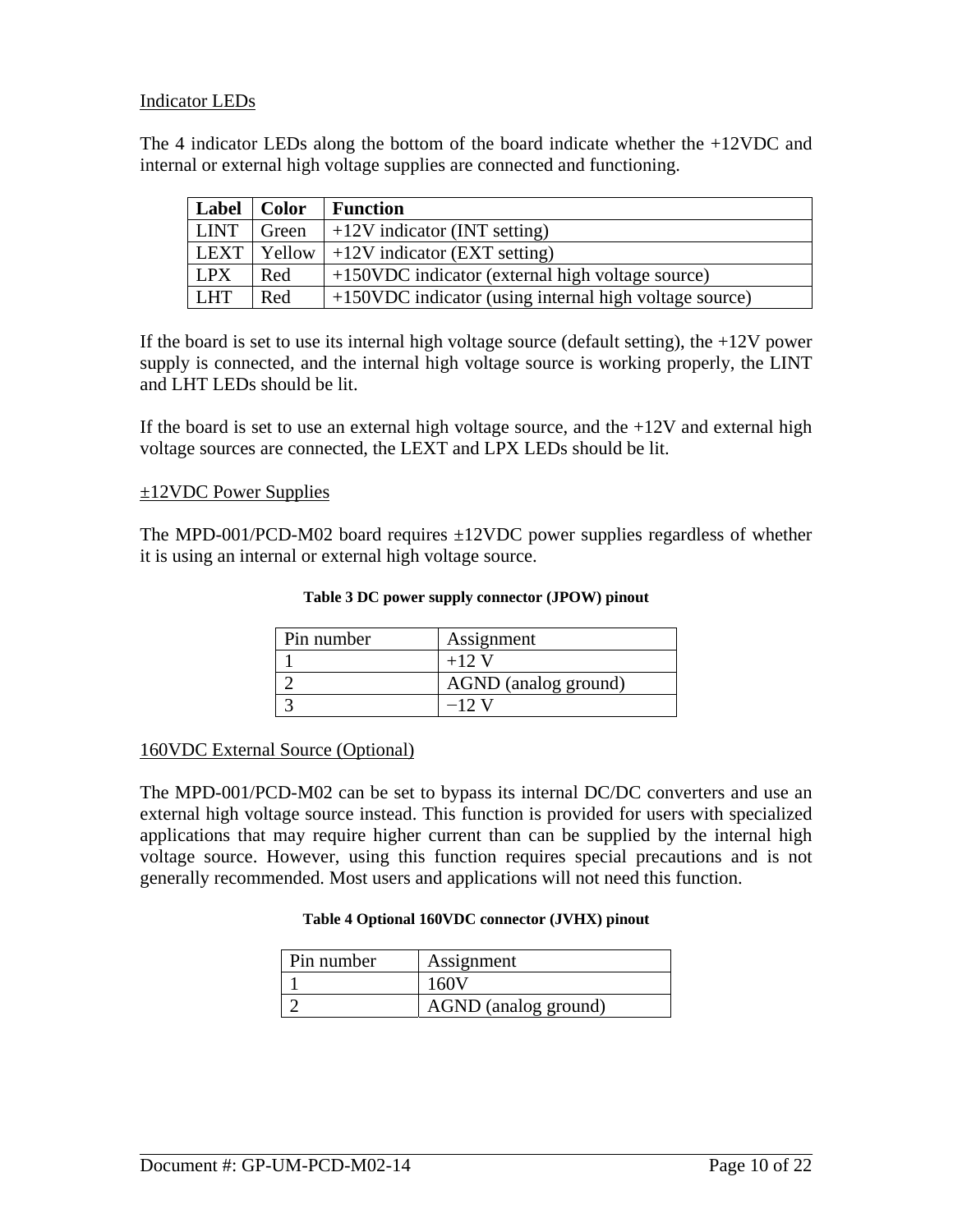## High Voltage Source Selector Switch

Switch SW3 selects between the board's internal high voltage source and a user's external high voltage source. The board is shipped with the switch in the "internal (DOWN)" position. Most users will not have to change the setting.

| <b>Switch Position</b> | High voltage source               |
|------------------------|-----------------------------------|
| DOWN (default)         | Internal (board DC/DC converters) |
| UP (optional)          | External high voltage source      |

#### Analog Output

<span id="page-10-0"></span>The analog output connector supplies the 0-140V output voltages when the MPD-001 board is used to drive external piezo devices. On the PCD-M02, this connector is not used to connect the polarization controller to the board, but can be used in testing to verify voltages applied to the polarization controller.

| Pin number | Assignment     | Function                          |
|------------|----------------|-----------------------------------|
|            | <b>AGND</b>    | Analog ground                     |
|            | <b>AGND</b>    | Analog ground                     |
| 3          | <b>AGND</b>    | Analog ground                     |
|            | V1             | Channel 1 analog output, positive |
|            | V <sub>2</sub> | Channel 2 analog output, positive |
|            | V3             | Channel 3 analog output, positive |
|            | V4             | Channel 4 analog output, positive |
|            | AGND           | Analog ground                     |

#### **Table 5 Analog output connector (JPC) pinout**

**Note: The analog output connection must be carefully checked to ensure that the orientation is correct. A reversed connection using a parallel cable will short the channel 3 and channel 4 outputs to ground, which may cause damage to circuit components if not corrected immediately.**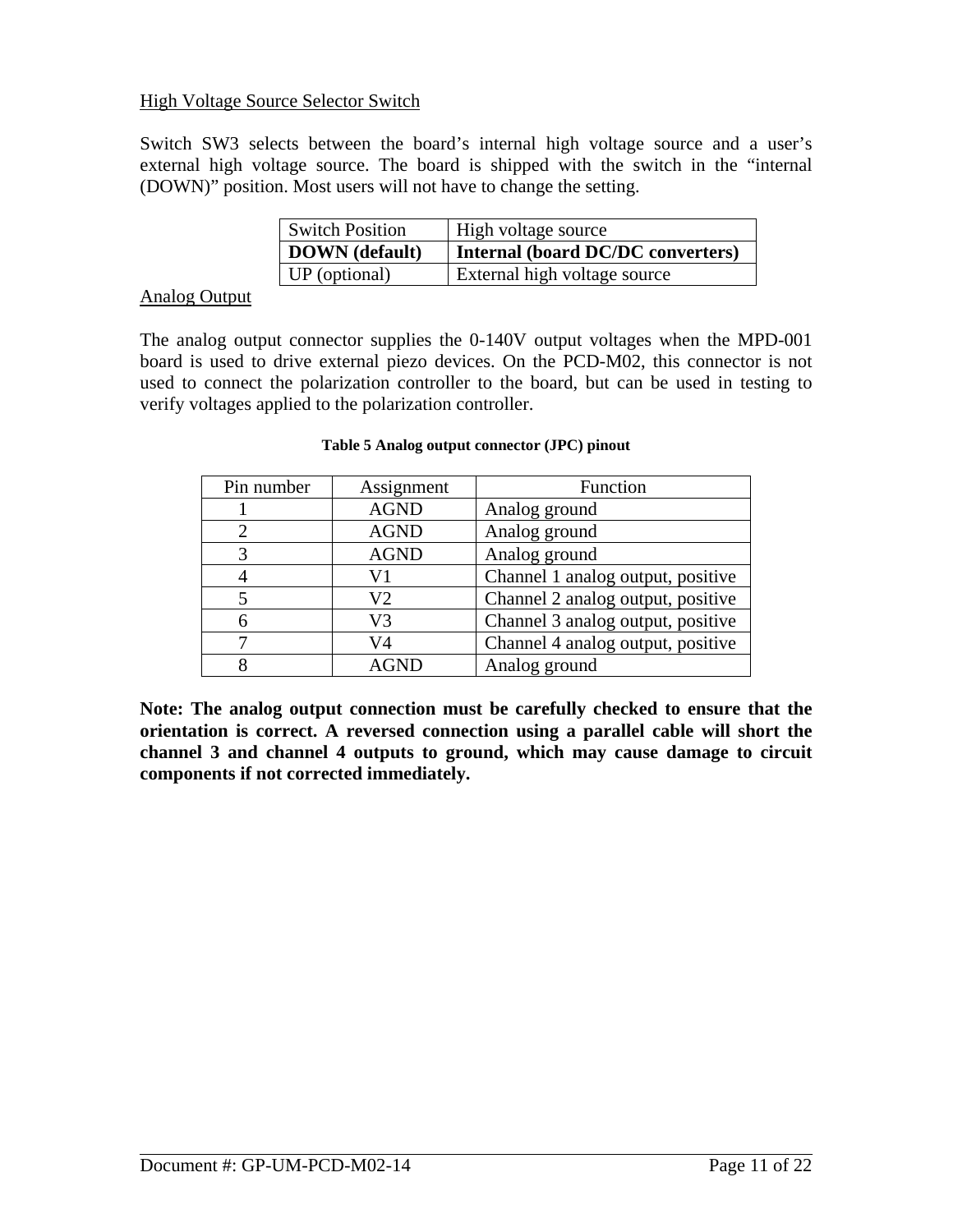## <span id="page-11-0"></span>**2.2 Mechanical Drawing**



**Figure 4 Dimensions of MPD-001/PCD-M02** 

<span id="page-11-1"></span>[Figure 4](#page-11-1) shows the dimensions of the board, the dimensions and locations of mounting holes, and the model numbers of the principal electrical connectors.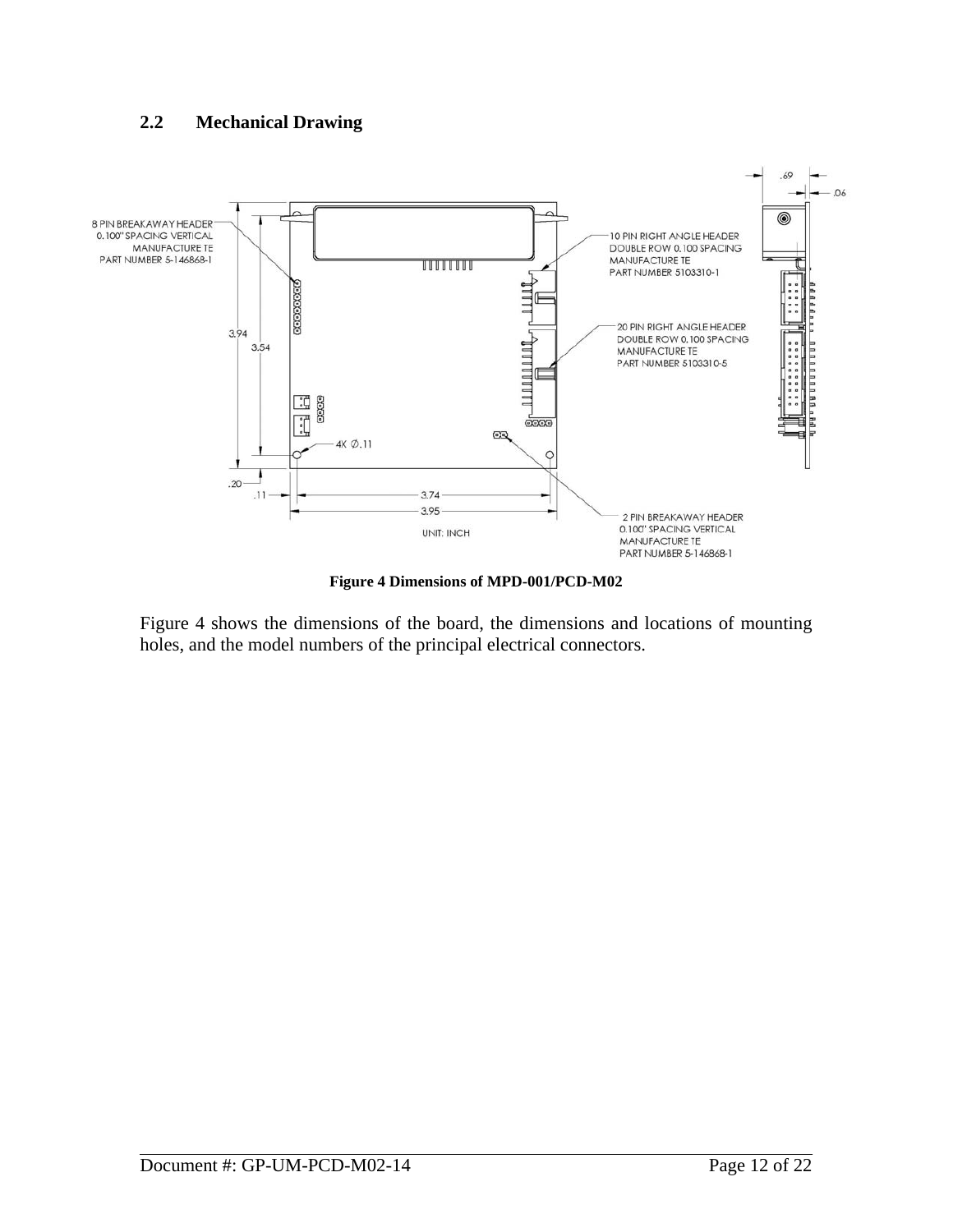## <span id="page-12-0"></span>**Section 3. Operation Instructions:**

## *Important Safety Notes*

The MPD-001/PCD-M02 board can produce hazardous voltages and currents. The DC voltage on the board can reach 150 V. Use extreme caution when operating the MPD-001/PCD-M02. Make sure that the power is turned off when connecting or disconnecting cables.

When using the MPD-001 as a custom piezoelectric actuator driver, users must check the maximum allowed voltage on their actuator to make sure that the output voltage from the MPD-001 does not exceed the limit of their device. The maximum output voltage from the MPD-001 is  $\approx 140$  V.

The capacitive properties of piezoelectric actuators can cause them to retain large amounts of charge that can cause electric shock to humans. To safely discharge a piezoelectric actuator, the user should set the input control voltage to 0 V.

Note: Do not place a negative voltage on a piezoelectric element. A high negative voltage can reverse the polarity of a piezoelectric element, causing the behavior of the device to change completely. If a negative voltage is applied to a piezoelectric element, the user should check with the supplier regarding the procedure to re-pole the device.

## **3.1 Getting started**

## *Unpacking*

The MPD-001/PCD-M02 module is shipped with a set of cables to facilitate user applications, as listed in [Table 6](#page-12-1). Check the shipping package to ensure that all accessories are present.

<span id="page-12-1"></span>

| Item          | Part name           | GP part number | Quantity | <b>Note</b>                             |
|---------------|---------------------|----------------|----------|-----------------------------------------|
|               | MPD-001 board or    | MPD-001-4X or  |          | Piezo driver board or                   |
|               | PCD-M02 module      | PCD-M02-3/4X   |          | Integrated polarization                 |
|               |                     |                |          | controller module                       |
| $\mathcal{L}$ | Power cable         |                |          | $\pm 12$ VDC                            |
|               |                     |                |          | $(3\text{-wire}, 1 \text{ connector})$  |
| 3             | Analog input cable  |                |          | $(10\text{-wire}, 1 \text{ connector})$ |
|               | Digital input cable |                |          | $(20\text{-wire}, 1 \text{ connector})$ |

#### **Table 6 MPD-001/PCD-M02 board and accessory list**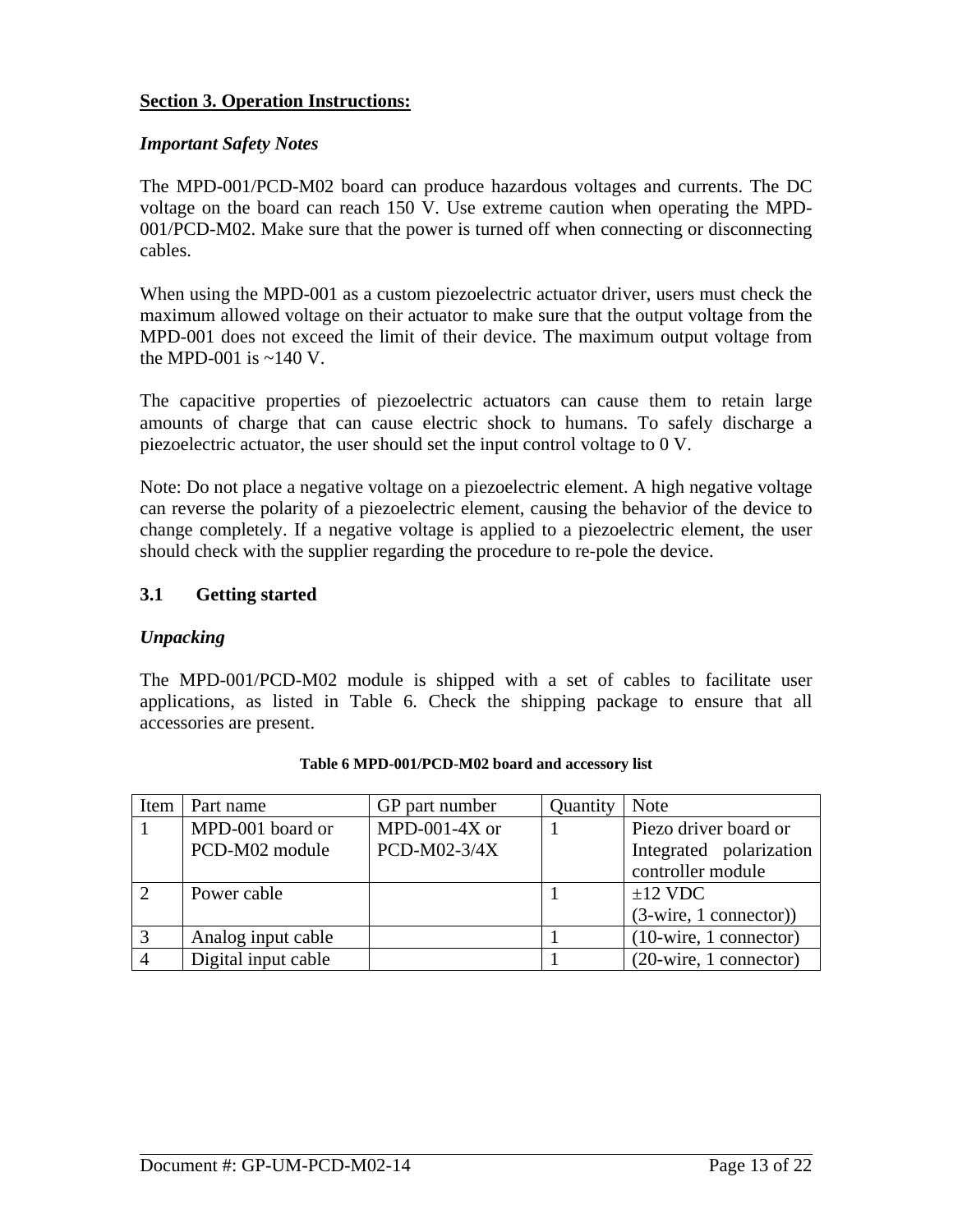## <span id="page-13-0"></span>*Setup*

1. Power supply setup:

Standard power configuration using the board's internal DC/DC converters (default option):

- a. Set the power supply selection switch to the INT side (down position when board is positioned as in [Figure 1](#page-5-1)).
- b. Set a dual output power supply to 12 V. If the power supply has configurable current limits, make sure that they are set to  $\geq$ 1.2A for +12V and ≥0.1A for the −12V. Turn off the supply and connect the power supply to the board (3-pin connector JPOW, lower left on [Figure 1](#page-5-1)) using the pin assignments specified in [Table 3.](#page-9-0)

External high voltage power supply (optional; generally not recommended):

- a. To bypass the internal DC/DC converters and use an external high voltage power supply, set the power supply selection switch to the EXT side (up position when board is positioned as in [Figure 1\)](#page-5-1).
- b. Connect the  $\pm 12V$  (3-pin connector JPOW, lower left on [Figure 1\)](#page-5-1) and 160V (2-pin connector JVHX, lower left on [Figure 1](#page-5-1)) power supplies to the board using the pin assignments listed in [Table 3](#page-9-0) and [Table 4,](#page-9-1) respectively.
- 2. Before connecting analog or digital input cables to the MPD-001/PCD-M02 board, connect analog or digital input cable to the appropriate analog or digital control signal source.
- 3. Analog/digital setup:
	- a. To use analog input, put the 2-pin jumper at JP1000 in place.
	- b. To use digital input, remove the jumper at JP1000 and make sure that there is no input signal to the analog port (remove analog input connector or set all analog input pins to zero volts).
- 4. If the MPD-001 board is being used to drive one or more external piezoelectric actuators, connect the analog output (8-pin connector JPC, upper left in [Figure 1](#page-5-1) and [Figure 2,](#page-6-1) pinout in [Table 5\)](#page-10-0) to the external piezoelectric device. For a PCD-M02 unit (integrated with a PolaRITE III polarization controller), skip this step.

## **3.2 Operation**

The MPD-001/PCD-M02 board can be operated under either analog or digital control modes. These two modes cannot be operated at the same time. Typical analog applications include continuous piezoelectric actuation, slow speed polarization scrambling, etc.

## 3.2.1 Analog Control Mode Operation

To operate the MPD-001/PCD-M02 in analog control mode, a multi-channel (at least 4 channels) DC or AC signal generator is required. Typical signal sources are function generators, DC power supplies, digital-analog-converter output lines, computer controlled analog output boards, etc. Analog signals can be applied to all channels simultaneously.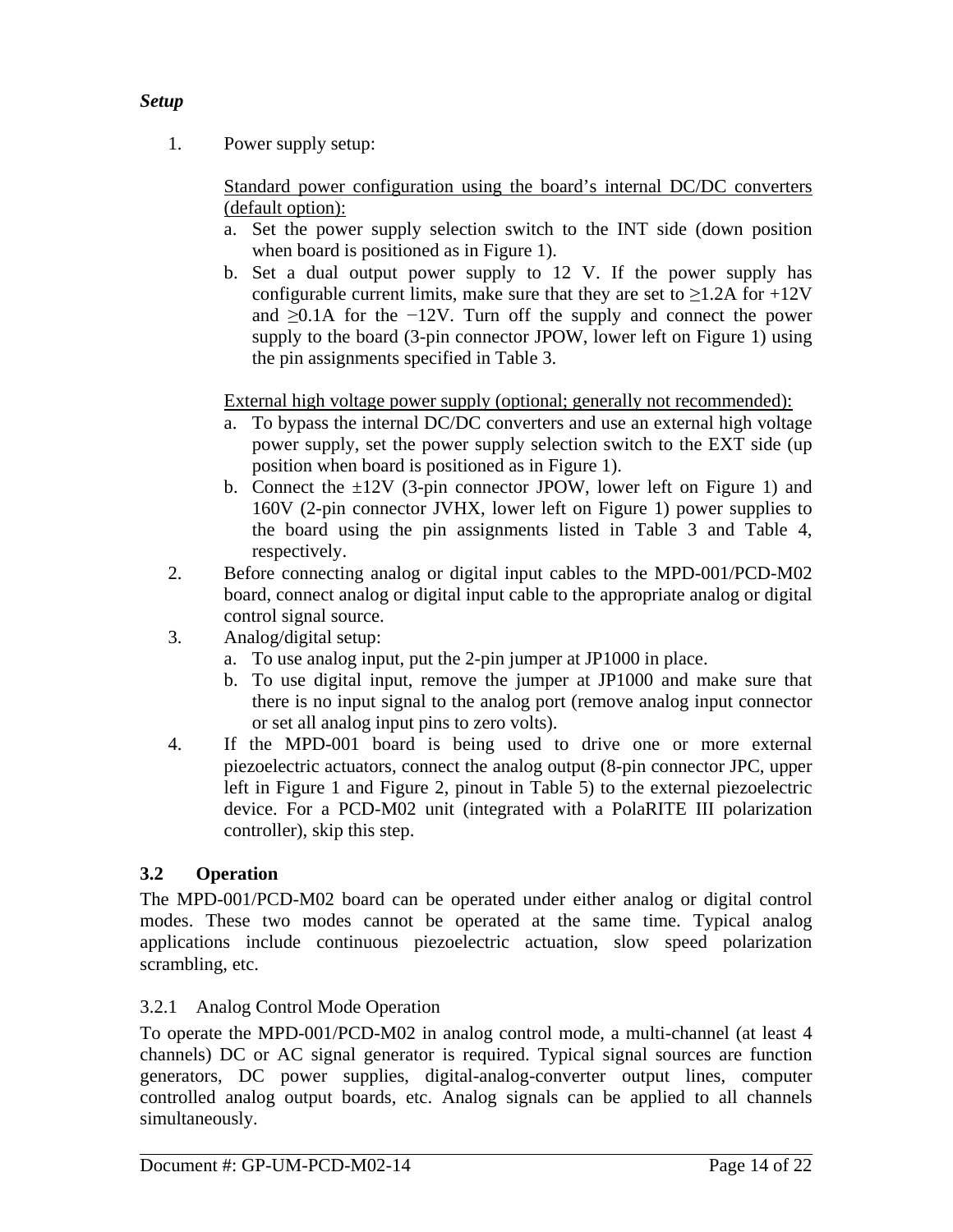- <span id="page-14-0"></span>1. With the board still powered off, set the analog signal source at or near zero or to lowest output level. Connect analog input connector cable to analog input connector JIN (10-pin connector, upper right in [Figure 1](#page-5-1) and [Figure 2,](#page-6-1) pinout in [Table 1\)](#page-7-0).
- 2. When external piezoelectric elements or a remote PolaRITE III controller are used, check analog output connector and cable to make sure that the connection and polarity are correct [\(Table 5\)](#page-10-0).
- 3. Turn on the  $\pm 12V$  DC power supply. If the power supply has current readout, the steady state  $+12V$  current should be less than 0.3 A when input analog signals are set at zero.
- 4. Adjust voltages applied to the analog input connector to the desired levels. Analog input voltage range is 0-5V. Do not apply negative voltages. In general, the +12V current should be less than 1.0 A during continuous driving operation.
- 5. If a function generator is used, set the amplitude and offset such that the applied voltage does not go below 0 or above 5V. Make sure that the applied signal frequency and amplitude do not overload the circuit. To avoid damage to the amplifier board, periodic analog inputs (such as from a function generator) should meet the following conditions:
	- a. For one channel operating alone, or for two channels (channels 1 and 3 or 2 and 4) operating simultaneously, input conditions must satisfy:  $BW = f * V < 2.5$  kHz  $\cdot$  V. For example, if peak-to-peak input voltage  $V = 2V$ , input frequency f must  $be < 1.25$  kHz
	- b. For three or 4 channels operating simultaneously, or if channels 1 and 2 or 3 and 4 are operating simultaneously, input conditions must satisfy:  $BW = f * V < 1.25 kHz \cdot V$ .

For example, if peak-to-peak input voltage  $V = 2V$ , input frequency f must be < 0.625 kHz.

- 6. To minimize noise, it is recommended that any analog input channels that are not being used be grounded.
- 7. Turn off the power supply to power down the board.
- 3.2.2 Digital Control Mode Operation

All digital (data, control and addressing) inputs are TTL.

Unlike the analog control mode, the digital control signals operate sequentially. The digital control signal is applied to one channel at a time. Of the 17 digital control signal lines, 3 are used for digital control signals, 12 for data and 2 for addressing, as listed in [Table 2.](#page-7-1) The data lines are used for loading 12-bit parallel voltage level control signals to a selected channel. The other 5 lines are for data traffic control and addressing. Therefore, a parallel output signal source such as a digital input/output (DIO) board or computer parallel port is required to perform digital control.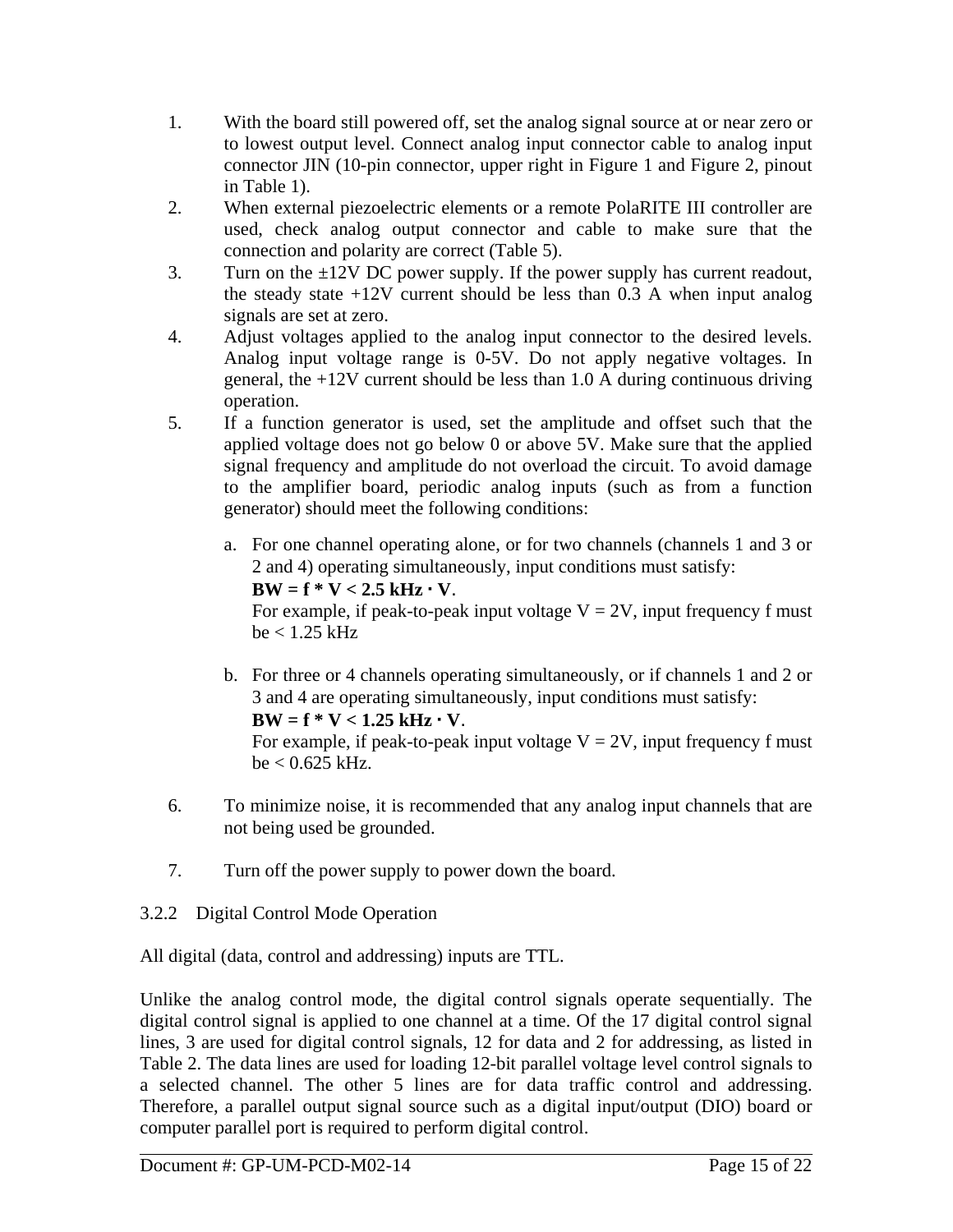- 1. With the board still powered off, connect digital input connector cable to digital input connector (20-pin connector JDD, lower right in [Figure 1](#page-5-1) and [Figure 2](#page-6-1), pinout in [Table 2\)](#page-7-1).
- 2. If the MPD-001 board is being used to drive external piezoelectric elements or a remote PolaRITE III controller, check analog output connector and cable to make sure that the connection and polarity are correct ([Table 5](#page-10-0)).
- 3. Turn on the  $\pm 12V$  DC power supply. If the power supply has current readout, the steady state +12V current should be less than 0.3 A when inputs are set to zero.
- 4. Input the digital control signals.

Digital control pin descriptions:

- a. RW (read/write):  $1 = \text{default}$  $0 =$ load data
- b. CS (chip select):  $1 = \text{default}$

 $0 =$ chip selected.

This feature is useful when multiple MPD-001/PCD-M02 boards are in use. The user can apply the CS signal to select different boards when sharing data lines.

c. RESET: To reset the board, the reset pin needs to be pulled low for at least 50ns and then released. After reset, the analog output pins are set to 0 Volts.



**Figure 5 Function of RESET pin** 

The reset function is only required to initialize the system when first powered on, or if the state of the machine is not known or is questionable; for example, if the digital input cable is reinserted with the power on.

In general, the reset pin does not need to be connected. On power-up, the MPD-001/PCD-M02 does its own reset.

d. A0, A1 (channel select): Select the output channel to be controlled.

| Channel |  | Corresponding     |
|---------|--|-------------------|
|         |  | Analog output pin |
|         |  |                   |
|         |  |                   |
|         |  |                   |
|         |  |                   |

#### **Table 7 Output channel selection**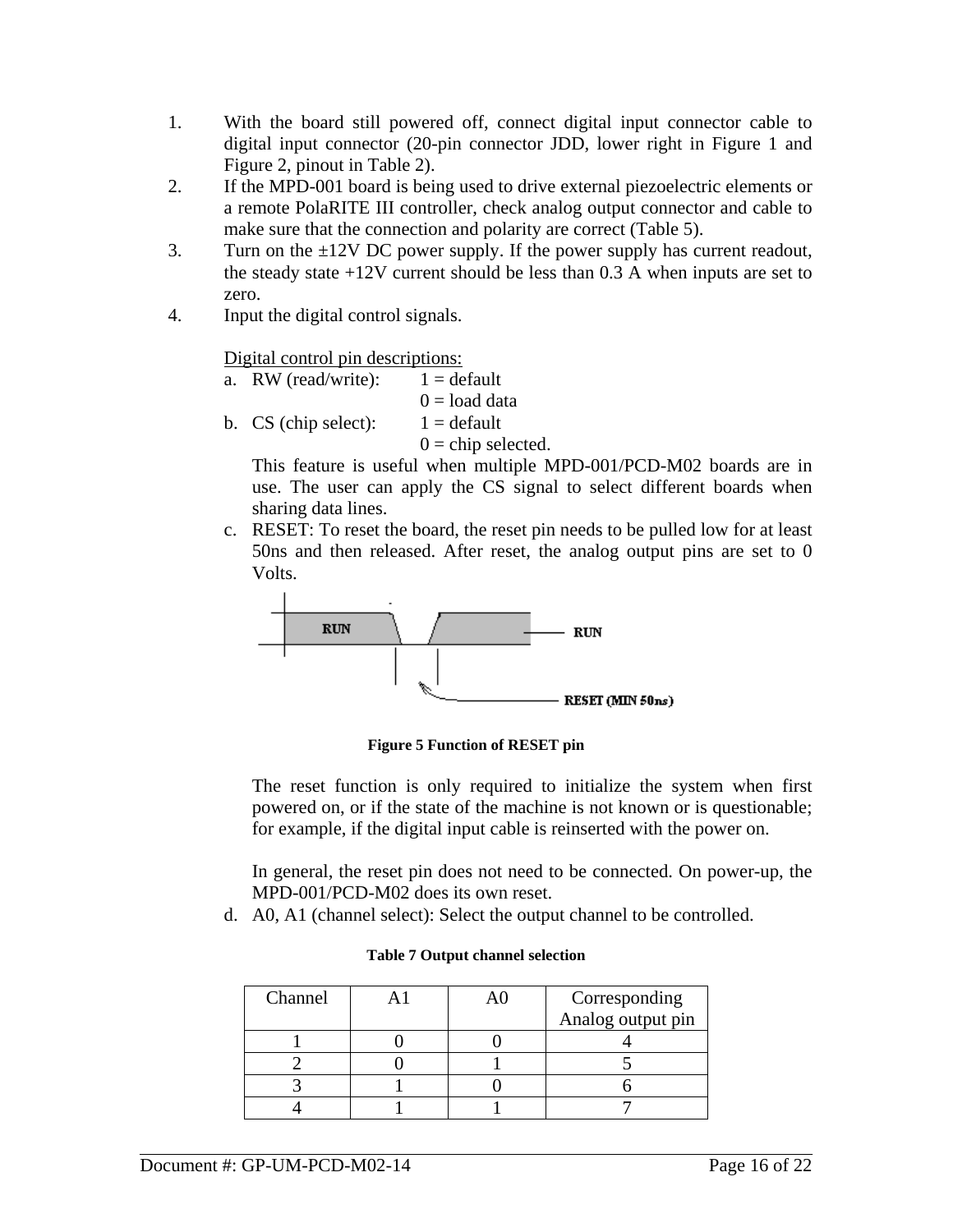e. DB0-DB11: Data bits. Set the voltage to the selected channel.  $DB0 =$  least significant bit.  $DB11 = \text{most significant bit.}$ 

## Timing Diagram:

The timing diagram shown below explains the timing sequence for digital control. TTL levels should be set for the R/W, A0/A1 and data lines, then the /CS line should be pulled low for at least 50 ns. The delay required between setting R/W, A0/A1 and data lines and pulling the /CS low is 0ns (no delay required). Also, after /CS goes high again, no delay is required before the new data, address, or R/W lines are set. If all signals cannot be set simultaneously it is best to set the CS last when initiating the process and first at the end of the process, as shown below.



**Figure 6 Timing diagram to write data to the MPD-001/PCD-M02** 

5. Turn off power supply to power down the board.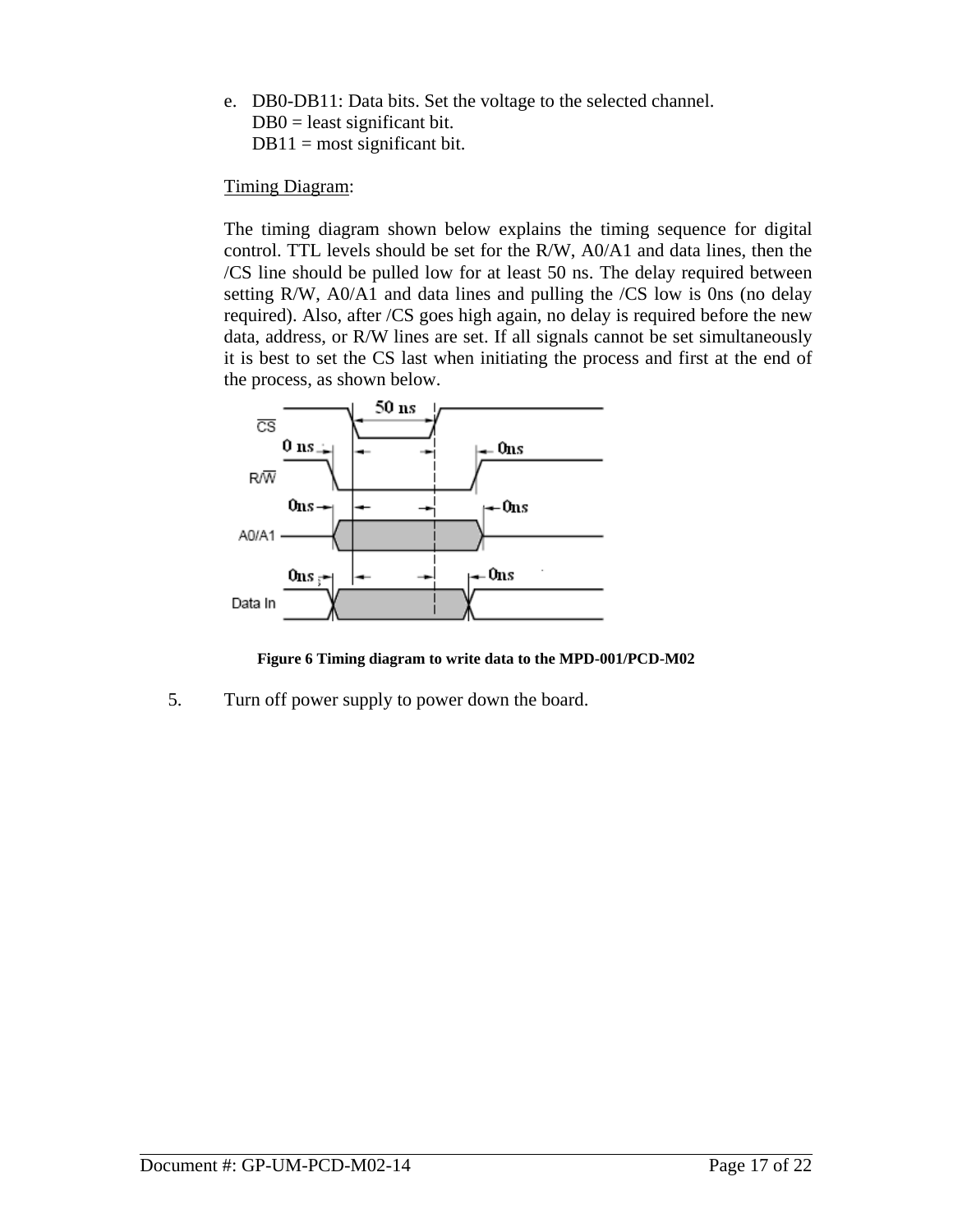#### <span id="page-17-0"></span>**Section 4. Application Notes:**

## **4.1 Piezoelectric actuator driving current estimate**

#### *Step voltage waveform*

The MPD-001 is a precision voltage amplifier designed specifically to drive piezo actuators. Since piezoelectric actuators can be modeled as capacitors when not at their resonance frequencies, we can estimate their driving current based on the equation:

$$
I(t) = C dV/dt
$$
 (1a)

or

 $I = C \delta V / \delta T$  (for a linear ramp) (1b)

For example, the instantaneous current required to drive a piezoelectric actuator with a capacitance of 0.18µF from 0 to 20V in 100µs is

$$
I = 0.18 \mu F \times 20 V / 100 \mu s = 36 mA
$$

Each individual driving channel in the MPD-001 board has a peak current limit set at 60mA; therefore it has sufficient current for this application.

### *Continuous sinusoidal waveform*

When a biased sinusoidal waveform is applied to a specified channel on a MPD-001 board, the maximum output current can be expressed as:

$$
I_{\text{max}} = \pi \cdot C \cdot V_{\text{pp}} \cdot f_{\text{max}},\tag{2}
$$

and the continuous operation current as:

$$
I_{RMS} \approx 0.707 \cdot \pi \cdot C \cdot V_{pp} \cdot f_{cont}.
$$

For  $I_{\text{max}} = 60 \text{ mA}$  and  $C = 0.18 \mu\text{F}$ , we have:

$$
V_{pp} f_{\text{max}} \approx 100 \text{ V-kHz},\tag{4}
$$

and for  $I<sub>RMS</sub> = 20$  mA, we have

$$
V_{pp} f_{cont} \approx 50 \text{ V-kHz.}
$$

Therefore, when the MPD-001 board is employed to drive a PolaRITE III polarization controller, we can use Eq. 4 to estimate the maximum output voltage-frequency product for single actuator operation. When the voltage-frequency product exceeds the limit set in Eq. 4, the output waveform will be severely distorted.

When all four output channels in a MPD-001 board are driven by the same sinusoidal waveform, the power supply limit of 80 mA (20 mA per channel) will require a driving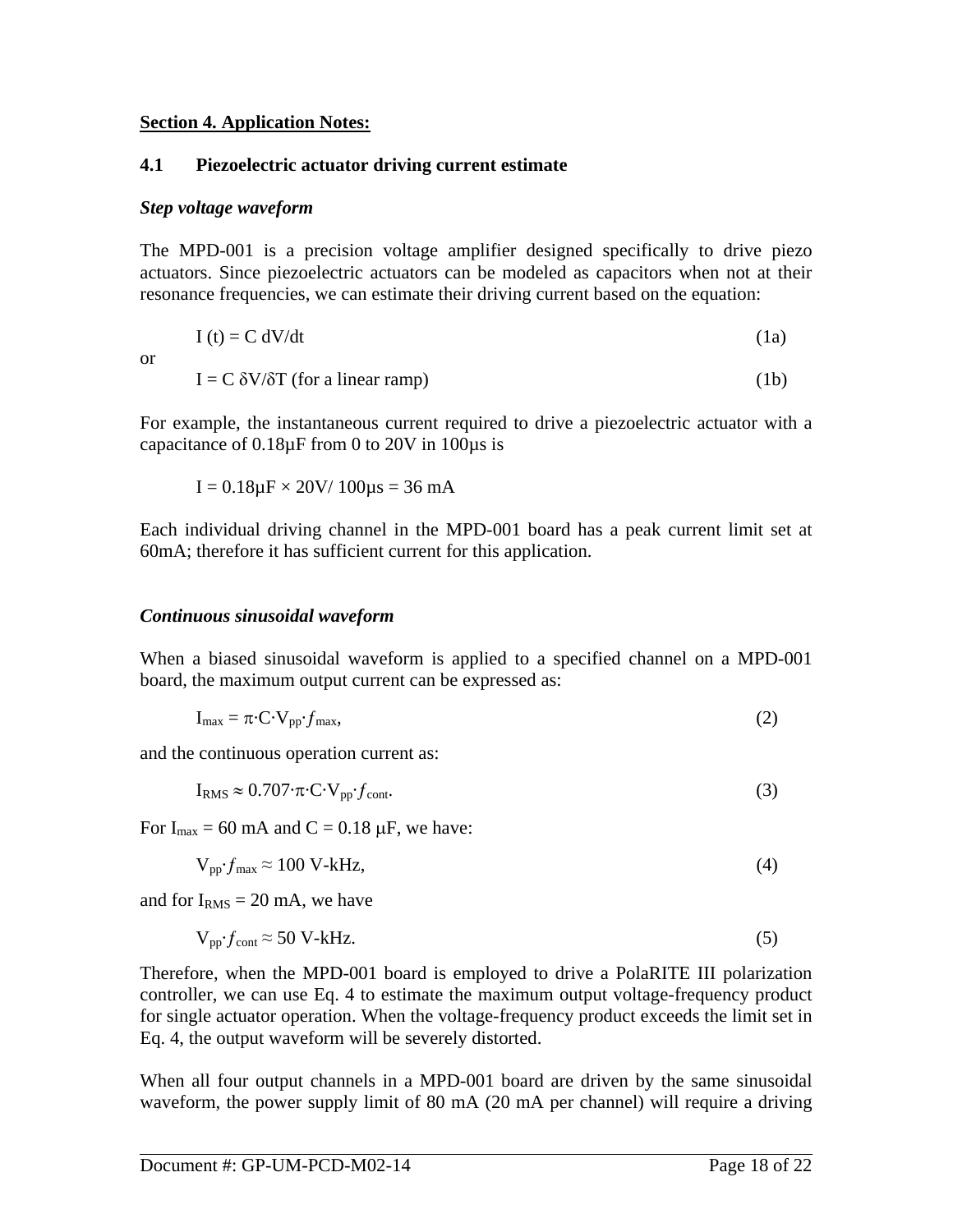<span id="page-18-0"></span>condition specified by Eq. 5. For clarity, Eq. 4 and Eq. 5 are graphically illustrated in [Figure 7](#page-18-1).



<span id="page-18-1"></span>**Figure 7 Current limit and power supply constraints on the peak-to-peak output voltage and driving frequency. The black horizontal line is the power supply high voltage limit. The red solid line is the single channel operation current limit. The blue broken line is the total current supply limit when all 4 channels are driven by a single sine frequency.** 

## *Rise time estimate when piezoelectric actuator is used as load*

Under a step voltage driving condition, and assuming that the rise time of the driving signal is negligible, the rise time of the output waveform can be estimated from Eq. 1b and the current limit of 60 mA. Using  $C=0.18 \mu F$ , from the PolaRite III, as an example,

$$
T_R = C \times \delta V / I_{\text{max}} = 3 \times \delta V \quad (\mu s)
$$
 (6)

Eq. 6 depicts a linear relationship between the rise time and the amplitude of the output voltage step under given current limit condition.

Note that the above estimates are for room temperature conditions.

## **4.2 Typical applications of the MPD-001/PCD-M02**

In addition to functioning as a driver for external piezoelectric actuators, the MPD-001 can be used in various polarization control applications with an integrated PolaRITE III polarization controller (as the PCD-M02 integrated polarization controller module).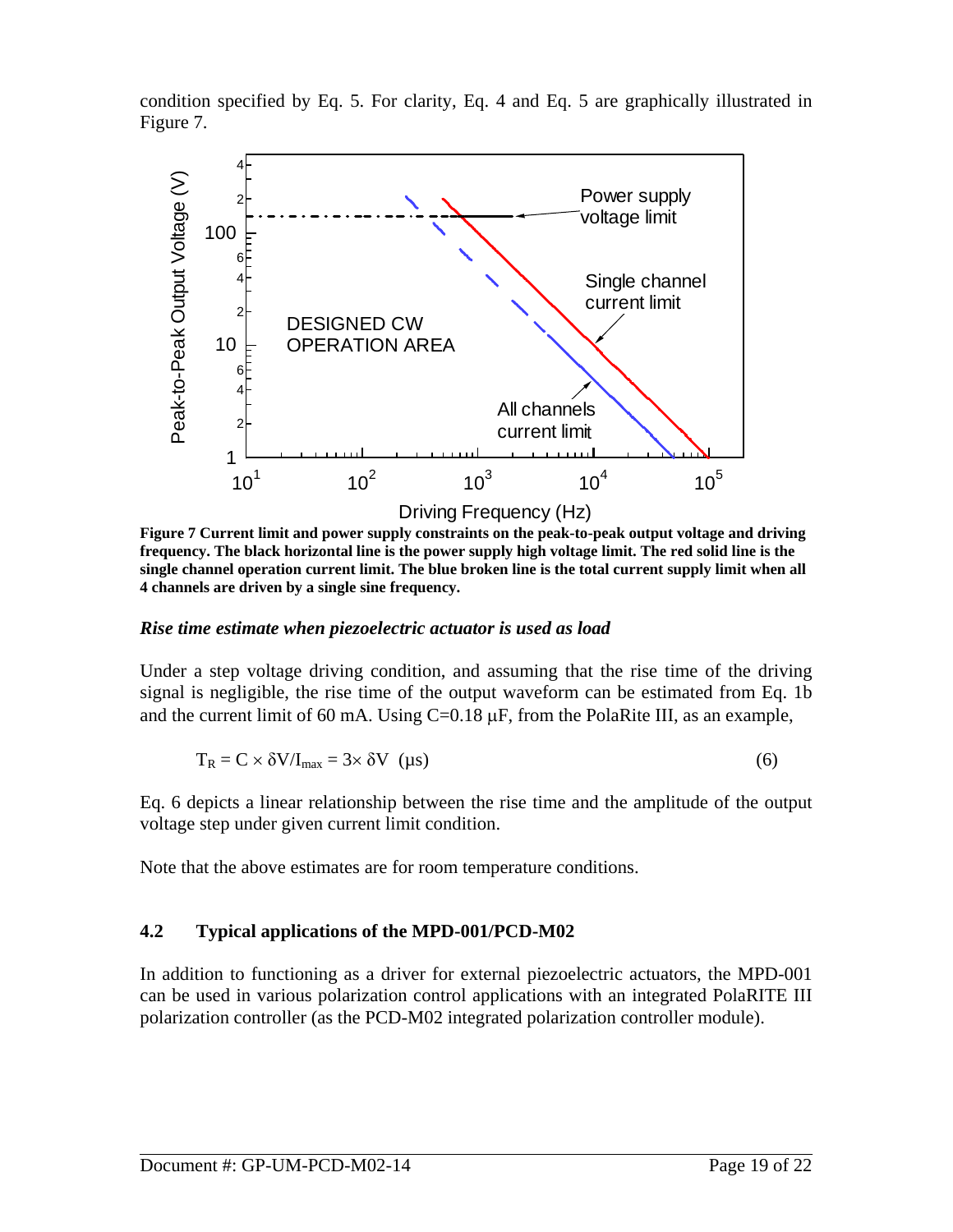## *Dynamic polarization control*

The PCD-M02 can be used to transform any arbitrary input polarization state to any arbitrary output polarization state. With the aid of a polarization detection device, the user can electronically control the voltage applied to each channel to adjust the output polarization state.

## *Polarization scrambling*

The PCD-M02 can be used as a low speed polarization scrambler to randomize the input polarization state. The control signal can be 4 random step voltages or 4 sine wave voltages with the following peak-to-peak voltage and frequency relationship:

$$
V_{i, pp} = 1.531 V_{\pi, i}, i = 1-4;
$$
\n(7)

$$
nf_1 \neq mf_j, \, m, \, n = \pm 1, \, \pm 2, \, \dots, \, i, \, j = 1-4, \, \text{and } i \neq j. \tag{8}
$$

As mentioned in Section 4.1, the scrambling frequencies are limited by power supply constraints or circuit current limits. For a PolaRITE III in off-resonance mode, the maximum scrambling frequency is about 1kHz. The extremely low polarization dependent loss (PDL) and polarization scrambling capability make the PolaRITE III polarization controllers very useful in optical component PDL measurement.

For high frequency polarization scrambling, General Photonics offers resonant type scramblers (PCD-003/5 modules or PCD-104 instrument). Contact General Photonics for additional information.

## *Polarization stabilization*

Using the appropriate feedback electronics and control algorithm, the PCD-M02 can be used as part of a polarization stabilization system. The feedback signal can be the maximum (or minimum) optical power output through a polarizer, or the maximum (or minimum) output voltage of a modulation signal. The stabilization speed depends on the algorithm, feedback loop time, detection approaches, system noise level, etc.

General Photonics also offers complete high-speed, reset free polarization stabilization products (POS-202/3/4 instruments or POS-002 module). Contact General Photonics for additional information.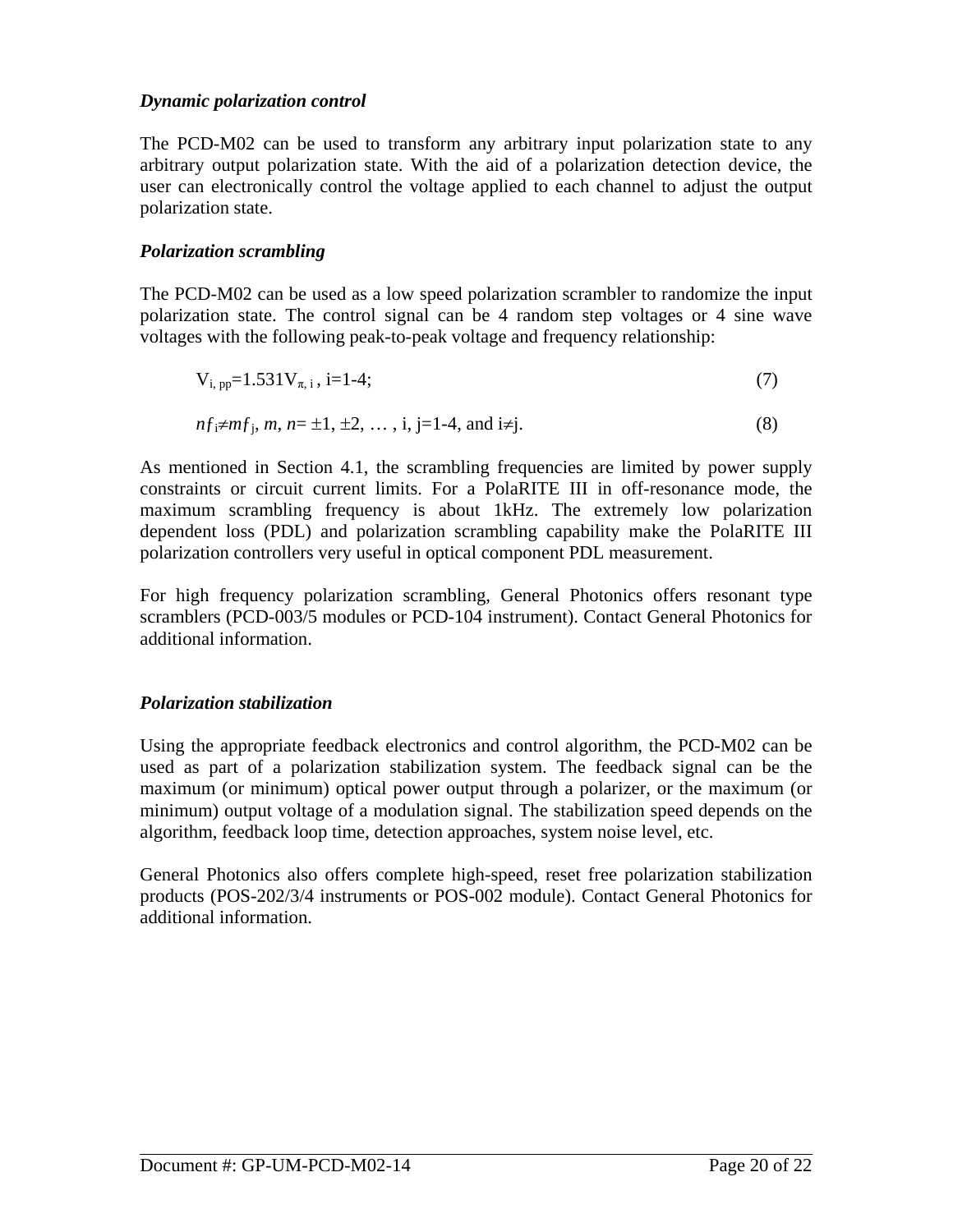## <span id="page-20-0"></span>**Section 5. Technical Support:**

The MPD-001/PCD-M02 has no user serviceable parts. Service should be performed only by manufacturer-authorized personnel.

General Photonics is committed to high quality standards and customer satisfaction. For any questions regarding the quality and the use of the MPD-001/PCD-M02, or future suggestions, please contact General Photonics Corporation at (909)-590-5473 (telephone) or (909)-902-5536 (fax), or by e-mail at [support@generalphotonics.com.](mailto:support@generalphotonics.com) General Photonics will respond to all customer questions within 24 hours during regular business hours. You can also write to:

General Photonics 14351 Pipeline Avenue Chino, California 91710 USA